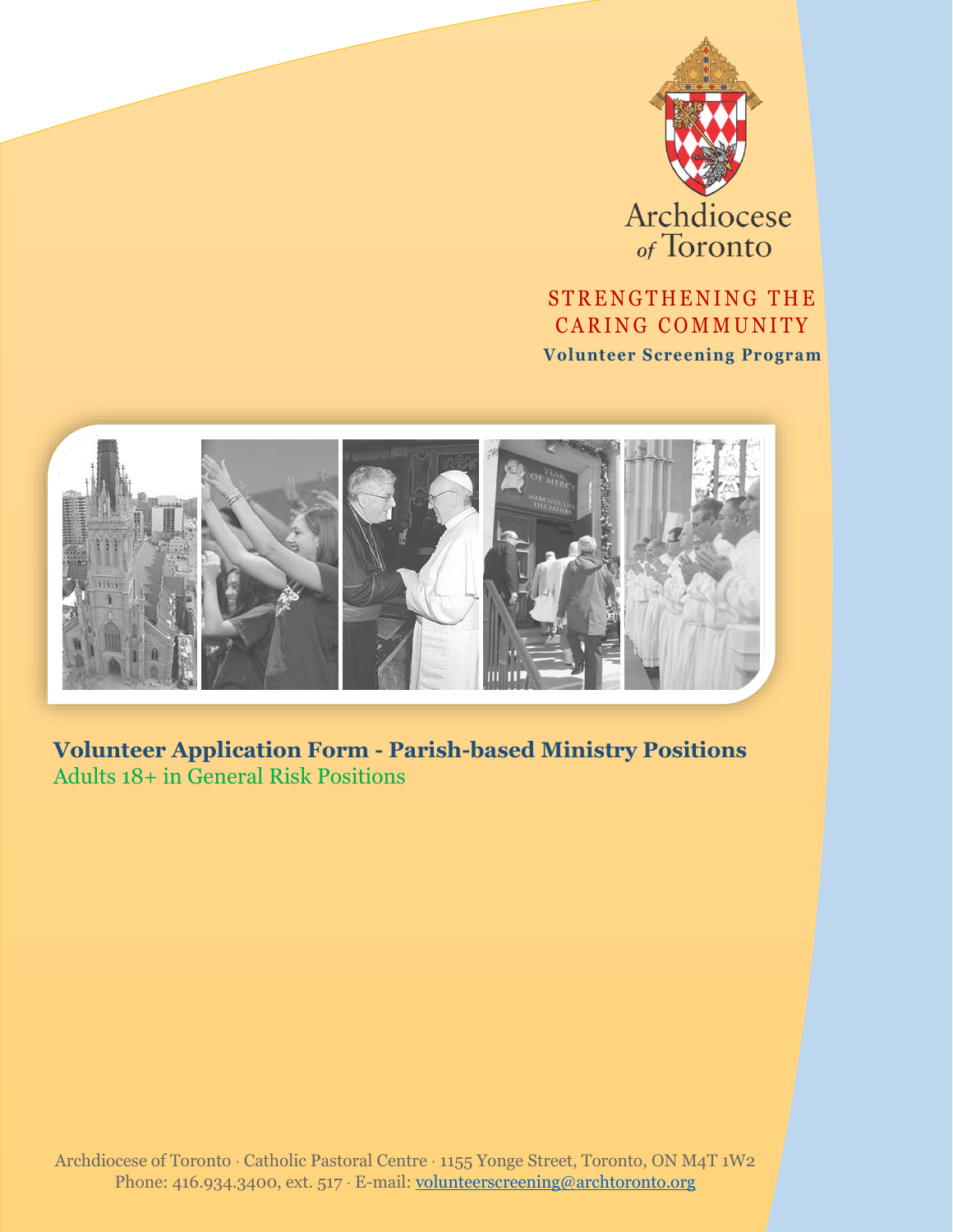# **Volunteer Contact Information:**

#### **PLEASE COMPLETE AND RETURN THIS FORM TO THE PARISH OFFICE.**

A representative from the parish screening committee or the ministry coordinator/leader will contact you regarding any training and scheduling arrangements.

| Parish Name: Name and South Assembly and South Assembly and South Assembly and South Assembly and South Assembly and South Assembly and South Assembly and South Assembly and Assembly and Assembly and Assembly and Assembly                                                                                                                                                                                                                                                                                                                                                                                                                    |
|--------------------------------------------------------------------------------------------------------------------------------------------------------------------------------------------------------------------------------------------------------------------------------------------------------------------------------------------------------------------------------------------------------------------------------------------------------------------------------------------------------------------------------------------------------------------------------------------------------------------------------------------------|
| Applicant's Legal Name: 1996. The Contract of the Contract of the Contract of the Contract of the Contract of the Contract of the Contract of the Contract of the Contract of the Contract of the Contract of the Contract of                                                                                                                                                                                                                                                                                                                                                                                                                    |
|                                                                                                                                                                                                                                                                                                                                                                                                                                                                                                                                                                                                                                                  |
|                                                                                                                                                                                                                                                                                                                                                                                                                                                                                                                                                                                                                                                  |
|                                                                                                                                                                                                                                                                                                                                                                                                                                                                                                                                                                                                                                                  |
|                                                                                                                                                                                                                                                                                                                                                                                                                                                                                                                                                                                                                                                  |
|                                                                                                                                                                                                                                                                                                                                                                                                                                                                                                                                                                                                                                                  |
|                                                                                                                                                                                                                                                                                                                                                                                                                                                                                                                                                                                                                                                  |
| Relation to you:                                                                                                                                                                                                                                                                                                                                                                                                                                                                                                                                                                                                                                 |
| Please indicate preferred dates/times that you are available:                                                                                                                                                                                                                                                                                                                                                                                                                                                                                                                                                                                    |
| □ Saturday Time: □ Tuesday Time: □ Friday: □ Tuesday Time: □ Friday:                                                                                                                                                                                                                                                                                                                                                                                                                                                                                                                                                                             |
| $\square$ Sunday Time: $\square$ $\square$ Wednesday Time:                                                                                                                                                                                                                                                                                                                                                                                                                                                                                                                                                                                       |
| $\Box$ Monday Time: $\Box$ Thursday Time:                                                                                                                                                                                                                                                                                                                                                                                                                                                                                                                                                                                                        |
| I certify that the information provided on this Volunteer Application Form is true and complete. I<br>understand that this information will remain confidential and is property of the Parish. As well, I<br>understand that my name and phone number will be given to the appropriate Ministry<br>Coordinator/Leader so that he/she may contact me. If selected for a ministry position, I agree to<br>keep confidential any information that I may come across regarding the affairs of this parish, its<br>clergy, other volunteers, and parishioners, unless otherwise directed by law or by authorities from<br>the Archdiocese of Toronto. |
| Applicant Signature: Date: Date:                                                                                                                                                                                                                                                                                                                                                                                                                                                                                                                                                                                                                 |

1